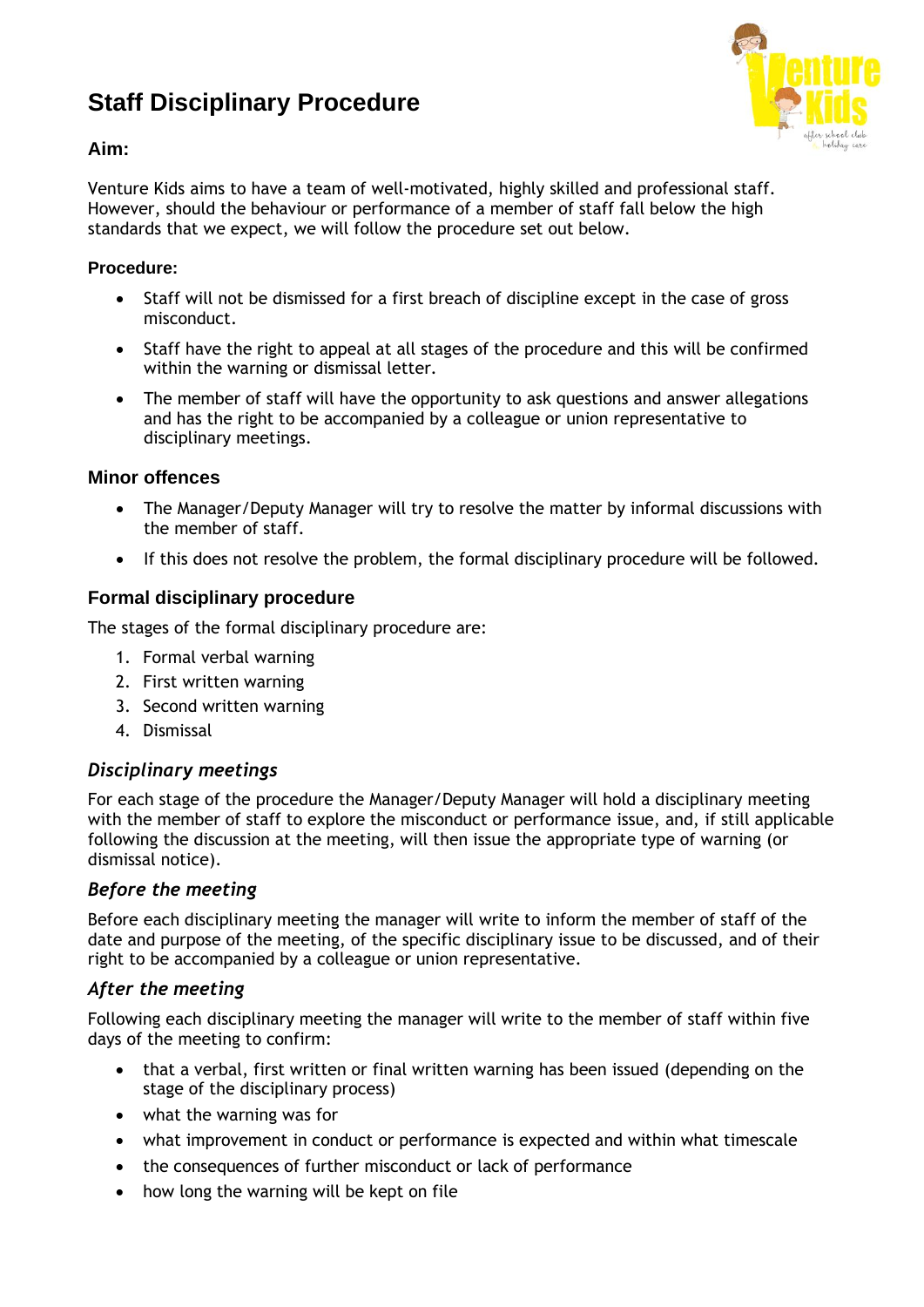• how they can appeal against the decision.

# *Keeping notes of warnings*

Notes of warnings will be kept in the staff member's personnel file as follows:

- **Formal verbal warning**: A note of the warning will be kept on file, but will be disregarded after six months if their performance or conduct is satisfactory.
- **First written warning**: A copy of the warning will be kept on file, but will be disregarded after 12 months if their performance or conduct is satisfactory.
- **Final written warning**: A copy of the final written warning will be kept on file, but will be disregarded after 24 months if the performance or conduct of the member of staff remains satisfactory.

# **Dismissal**

If, during the period of the final written warning, there is a further breach of Club rules, or if the member of staff's performance has still not improved, dismissal will normally result. The organisation of the final disciplinary meeting at which this decision is made is the same as described above for the earlier disciplinary meetings.

Immediately after the final disciplinary meeting the manager will write to the member of staff to confirm:

- that at the disciplinary meeting it was decided that their conduct/performance was still unsatisfactory and that they will be dismissed
- why they are being dismissed
- when their last day of service will be
- how they can appeal against the decision.

If the decision was taken not to dismiss the member of staff, this must also be confirmed in writing.

#### **Gross misconduct**

Staff will be dismissed without notice if they are found to have committed an act of gross misconduct. Examples of gross misconduct include:

- Child abuse
- Failing to comply with health and safety requirements
- Physical violence
- Ignoring a direct instruction given by the manager
- Persistent bullying, sexual or racial harassment
- Being unfit for work through alcohol or illegal drug use
- Theft, fraud or falsification of documents

The manager will investigate the alleged incident thoroughly before any decision to dismiss is made.

#### **Referral to Disclosure and Barring Service**

If a member of staff is dismissed (or would have been dismissed if they had not left the setting first) because they have harmed a child or put a child at risk of harm, we will make a referral to the Disclosure and Barring Service.